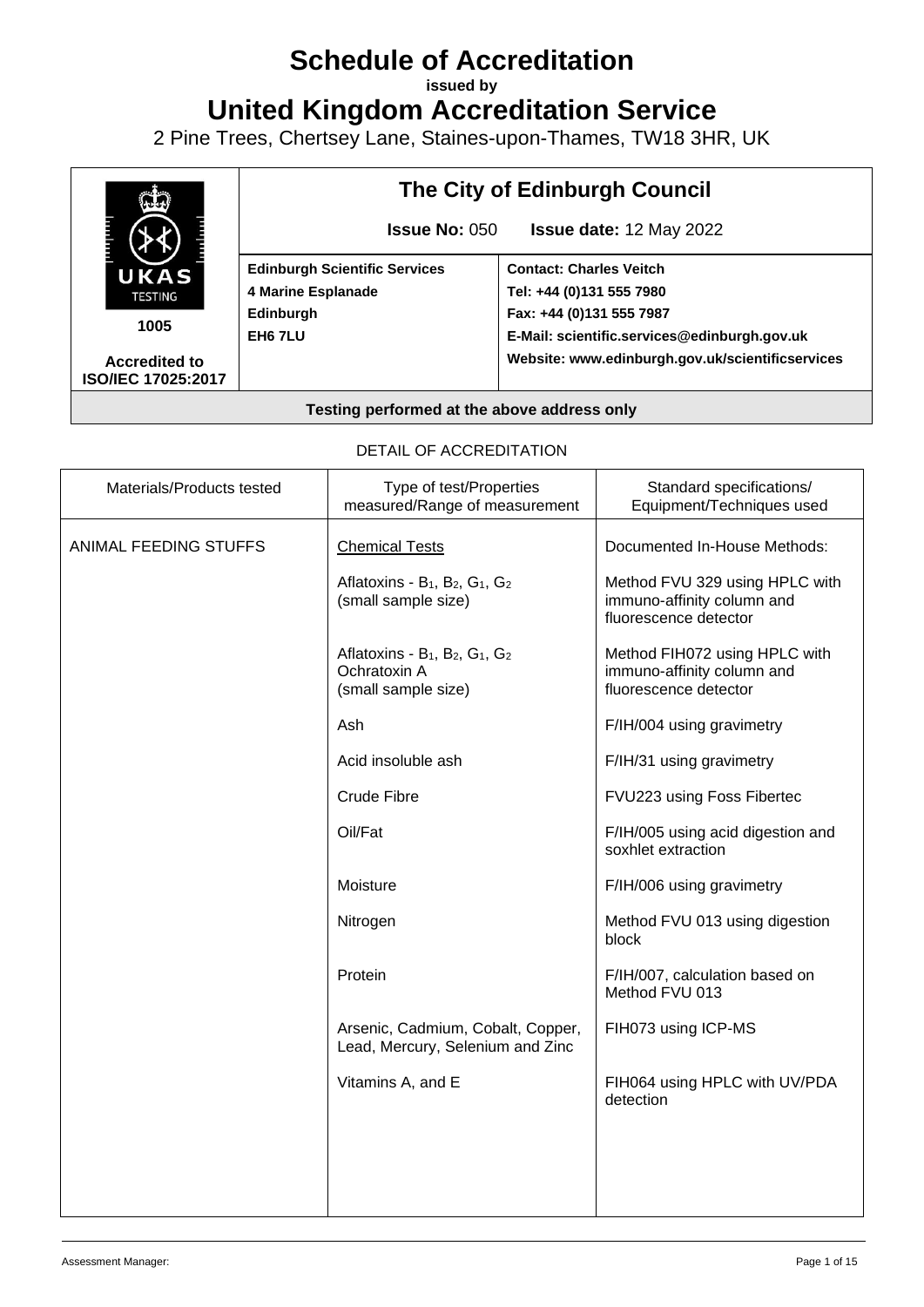

2 Pine Trees, Chertsey Lane, Staines -upon-Thames, TW18 3HR, UK

# **The City of Edinburgh Council**

**Issue No:** 050 **Issue date:** 12 May 2022

**Accredited to ISO/IEC 17025:2017**

| Materials/Products tested      | Type of test/Properties<br>measured/Range of measurement                                                       | Standard specifications/<br>Equipment/Techniques used                                              |
|--------------------------------|----------------------------------------------------------------------------------------------------------------|----------------------------------------------------------------------------------------------------|
| ANIMAL FEEDING STUFFS          | <b>Microbiological Tests</b><br>Isolation and confirmation of:                                                 | Documented In-House Methods:                                                                       |
|                                | Salmonella spp.                                                                                                | Method M/018 using enrichment<br>based on BS EN ISO 6579:2002 +<br>A1:2007                         |
| FOODS and FOOD PRODUCTS        | <b>Chemical Tests</b>                                                                                          | Documented In-House Methods:                                                                       |
| - Alcoholic beverages          | Alcoholic strength                                                                                             | Method FVU 163 by obscuration                                                                      |
|                                | Alcoholic strength                                                                                             | F/IH/020 using distillation and<br>density measurement                                             |
|                                | Congeners:<br>Acetaldehyde<br>Amyl alcohols<br>Ethyl acetate<br>Methanol<br>2-methylpropan-l-ol<br>Propan-1-ol | Method FVU 161 using GC/FID                                                                        |
| - Alcoholic beverages (cont'd) | Sugars:<br>Fructose<br>Glucose<br>Sucrose                                                                      | Method FIH053 using HPLC with<br>pulsed amperometric detection                                     |
| - Apple juice                  | Patulin                                                                                                        | Method FIH079 using HPLC with<br>UV detection                                                      |
| - Bakery products              | Moisture                                                                                                       | Method FVU 222 using gravimetry                                                                    |
| - Dairy products               | Nitrogen                                                                                                       | FVU 013 using digestion block<br>followed by steam distillation and<br>titration of the distillate |
|                                | <b>Total solids</b>                                                                                            | Methods FVU 005, FVU 136 and<br>FVU 148 using Gravimetry                                           |
| - Cheese                       | Water content                                                                                                  | Method FVU 294                                                                                     |
| - Cream                        | Protein                                                                                                        | F/IH/007, calculation based on<br>Method FVU 013                                                   |
|                                | Fat                                                                                                            | FVU 108 using the Rose-Gottlieb<br>method                                                          |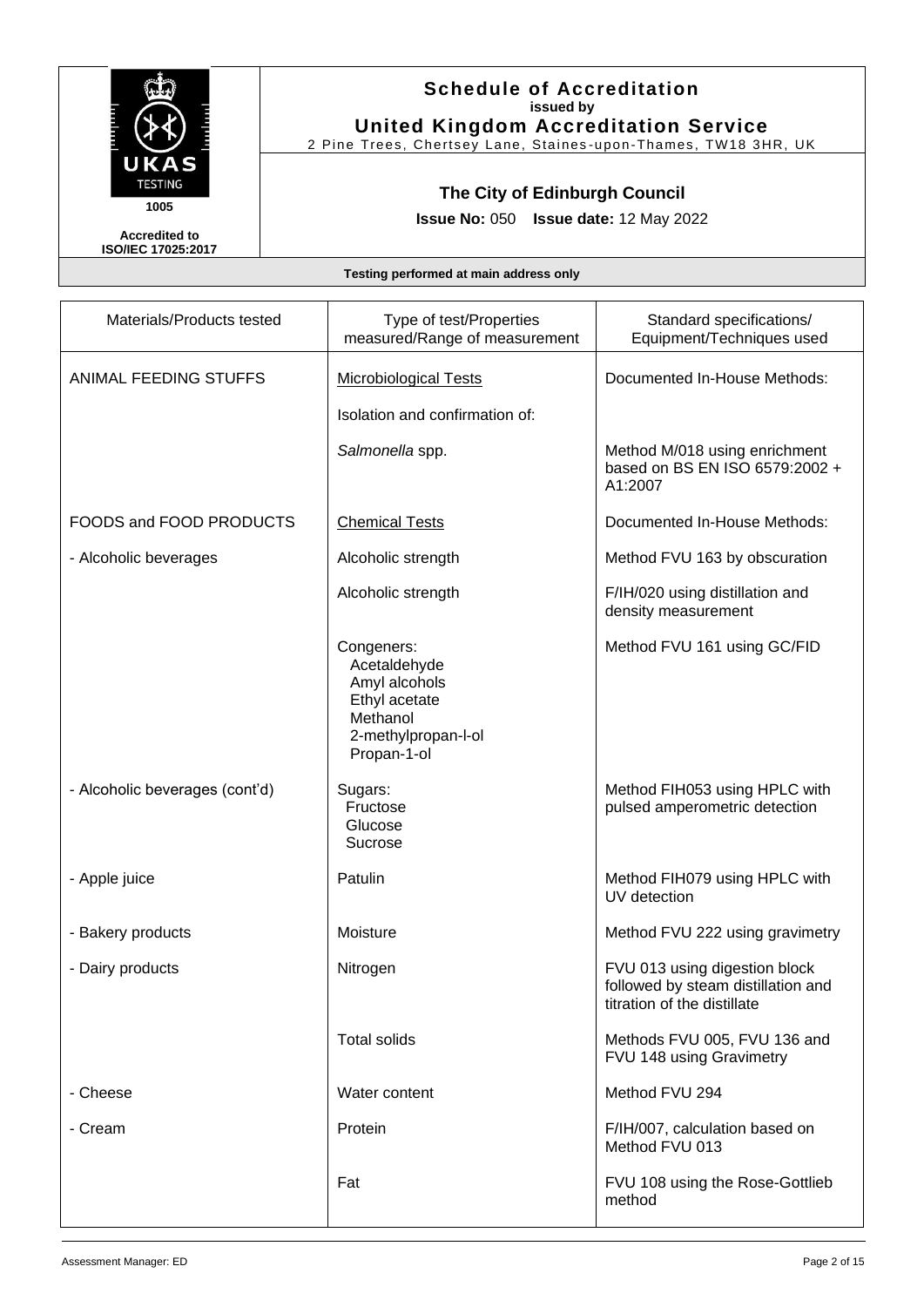

2 Pine Trees, Chertsey Lane, Staines -upon-Thames, TW18 3HR, UK

# **The City of Edinburgh Council**

**Issue No:** 050 **Issue date:** 12 May 2022

**Accredited to ISO/IEC 17025:2017**

| Materials/Products tested           | Type of test/Properties<br>measured/Range of measurement          | Standard specifications/<br>Equipment/Techniques used                                                              |
|-------------------------------------|-------------------------------------------------------------------|--------------------------------------------------------------------------------------------------------------------|
| FOODS and FOOD PRODUCTS<br>(cont'd) | Chemical Tests (cont'd)                                           | Documented In-House Methods:                                                                                       |
| - Cream (cont'd)                    | Fat                                                               | FVU 216 using the Gerber method                                                                                    |
| - Milk                              | Antibiotic residues and other<br>inhibitory substances            | Method FVU 260 using Delvotest<br><b>SP</b> kits                                                                   |
|                                     | Fat                                                               | FVU 004 using the Rose-Gottlieb<br>method                                                                          |
|                                     | Fat                                                               | FVU 008 using the Gerber method                                                                                    |
|                                     | Freezing point depression                                         | Method FVU 147 using Thermistor<br>Cryoscope                                                                       |
| Milk and Milk Products              | Milk-solids - non-fat                                             | F/IH/008, calculation based on<br>results of accredited tests                                                      |
|                                     | Phosphatase activity                                              | Method FIH067 using Fluorophos<br>Instrument                                                                       |
| Milk                                | Titratable acidity                                                | Method FVU 131 using titrimetry                                                                                    |
| - Fats and oils                     | Fatty acid composition                                            | FVU 291 using capillary gas<br>chromatography                                                                      |
|                                     | Free fatty acids                                                  | Method FVU 010 using titrimetry                                                                                    |
|                                     | n-Butyric acid                                                    | Method FVU 289 using GC/FID                                                                                        |
|                                     | Peroxide value                                                    | Method FVU 009 using titrimetry                                                                                    |
| - Fish and fish products            | Fish content                                                      | F/IH/010, a calculated result based<br>on accredited moisture fat, protein<br>and carbohydrate test results        |
|                                     | Identification of species                                         | FIH059 using DNA extraction, PCR-<br>RFLP with detection of DNA<br>fragments using the Agilent 2100<br>Bioanalyser |
|                                     | Total volatile nitrogen                                           | Method FVU 157 using titration                                                                                     |
| - Nuts, nut products                | Aflatoxins - $B_1$ , $B_2$ , $G_1$ , $G_2$<br>(small sample size) | Method FVU 329 using immuno-<br>affinity column/HPLC/fluorescence<br>detector                                      |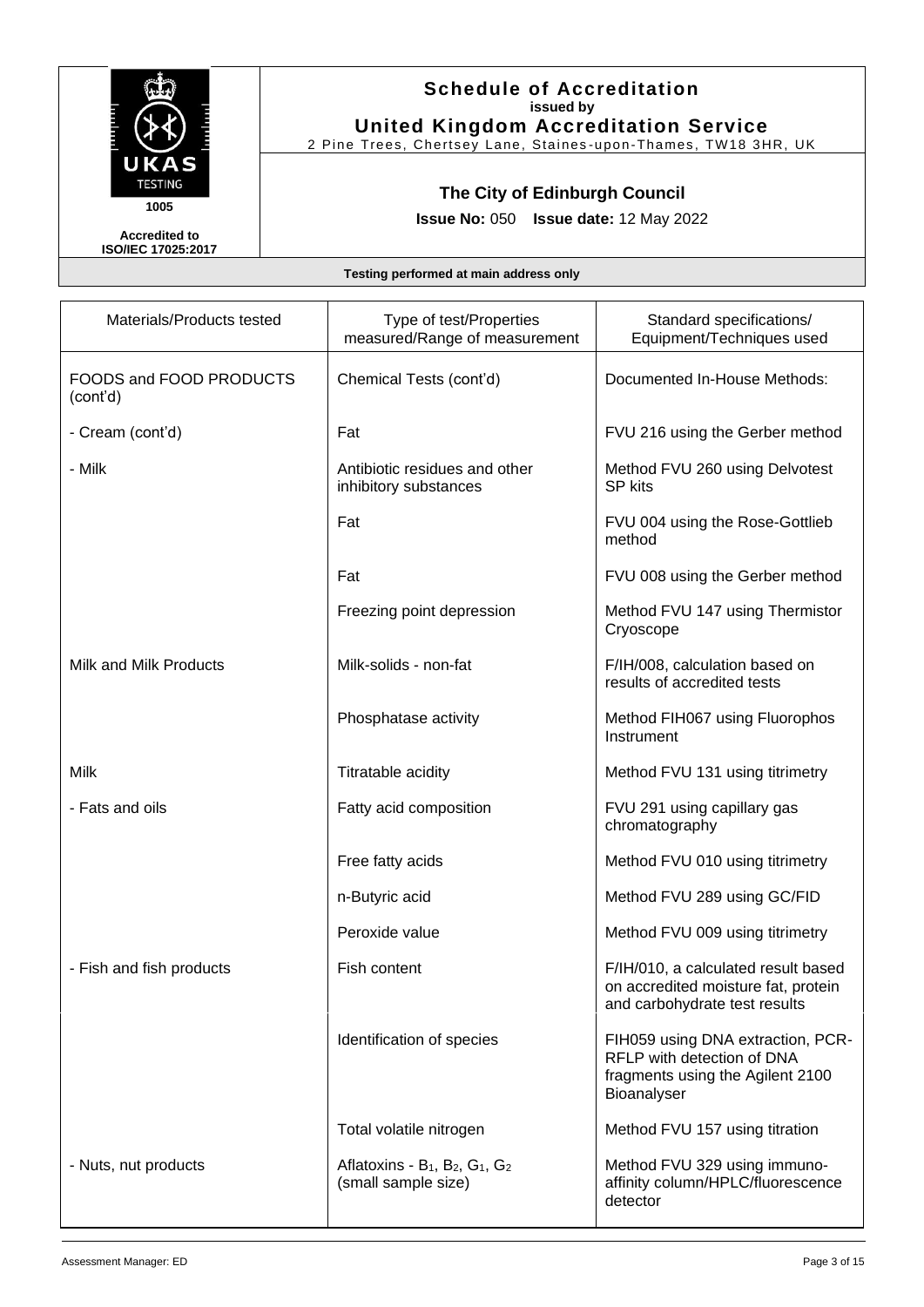

## **Schedule of Accreditation issued by United Kingdom Accreditation Service**

2 Pine Trees, Chertsey Lane, Staines -upon-Thames, TW18 3HR, UK

# **The City of Edinburgh Council**

**Issue No:** 050 **Issue date:** 12 May 2022

| Materials/Products tested           | Type of test/Properties<br>measured/Range of measurement                                                       | Standard specifications/<br>Equipment/Techniques used                                                                                  |
|-------------------------------------|----------------------------------------------------------------------------------------------------------------|----------------------------------------------------------------------------------------------------------------------------------------|
| FOODS and FOOD PRODUCTS<br>(cont'd) | Chemical Tests (cont'd)                                                                                        | Documented In-House Methods:                                                                                                           |
| - Nuts, nut products<br>spices      | Aflatoxins - B1, B2, G1, G2<br>Ochratoxin A<br>(small sample size)                                             | Method FIH072 using<br>immuno-affinity column/HPLC/<br>fluorescence detector                                                           |
| - Foods in general                  | Acidity                                                                                                        | Method F/IH/013 by titration                                                                                                           |
|                                     | Alcohol content                                                                                                | Method F/IH/019 using GC/FID                                                                                                           |
|                                     | Compositional Analysis, Additives,<br>Colourings, Preservatives and<br>related contaminants                    | Development and modification of<br>methods for analysis using the<br>Flexible Scope Procedures GP/501<br>using HPLC                    |
|                                     | Compositional Analysis, Additives,<br>Colourings, Preservatives and<br>related contaminants                    | Development and modification of<br>methods for analysis using the<br>Flexible Scope Procedures GP/601<br>using GC-FID                  |
|                                     | Compositional Analysis, Additives,<br>Colourings, Preservatives and<br>related contaminants                    | Development and modification of<br>methods for analysis using the<br>Flexible Scope Procedures GP/701<br>using UV Spectrophotometry    |
|                                     | Compositional Analysis,<br>contaminants, Allergens and Meat<br>Species                                         | Development and modification of<br>methods for analysis using the<br><b>Flexible Scope Procedures</b><br>GP/1000 using ELISA test kits |
|                                     | Artificial colours (quantitative)                                                                              | Method FVU 104 using HPLC with<br>UV detection                                                                                         |
|                                     | Additives and flavouring:<br>Acesulfame K<br>Aspartame<br>Benzoic acid<br>Caffeine<br>Saccharin<br>Sorbic acid | Method F/IH/028 by HPLC with UV<br>detection                                                                                           |
|                                     | Ash                                                                                                            | Method F/IH/004 using gravimetry                                                                                                       |
|                                     | Acid insoluble ash                                                                                             | Method F/IH/031 using gravimetry                                                                                                       |
|                                     | <b>Butter</b> fat                                                                                              | Method FVU 289 by calculation                                                                                                          |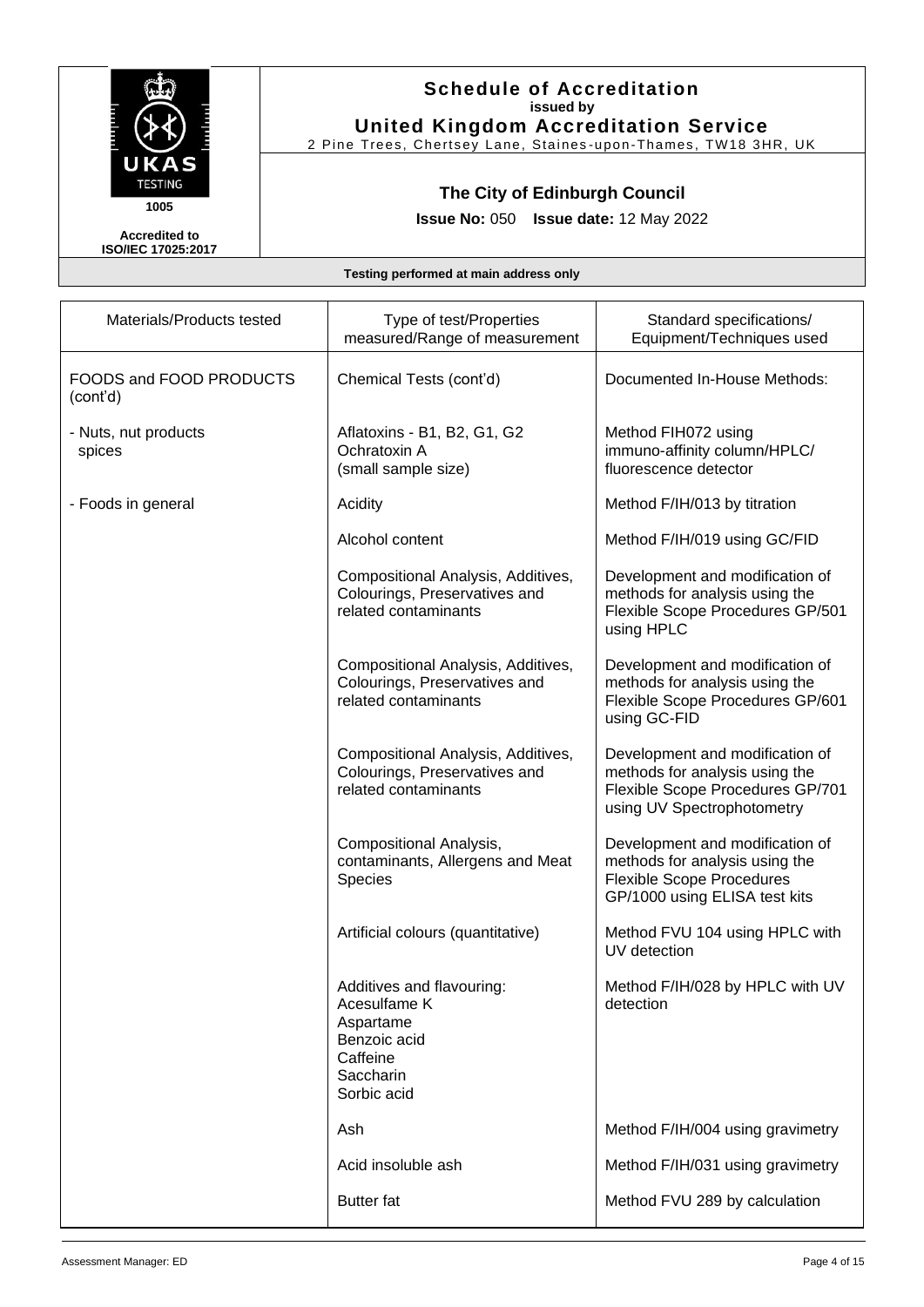

2 Pine Trees, Chertsey Lane, Staines -upon-Thames, TW18 3HR, UK

# **The City of Edinburgh Council**

**Issue No:** 050 **Issue date:** 12 May 2022

**Accredited to ISO/IEC 17025:2017**

| Materials/Products tested           | Type of test/Properties                             | Standard specifications/                                                                                                     |
|-------------------------------------|-----------------------------------------------------|------------------------------------------------------------------------------------------------------------------------------|
|                                     | measured/Range of measurement                       | Equipment/Techniques used                                                                                                    |
| FOODS and FOOD PRODUCTS<br>(cont'd) | Chemical Tests (cont'd)                             | Documented In-House Methods:                                                                                                 |
| - Foods in general (cont'd)         | Arsenic, Cadmium, Mercury, Lead,<br>Copper and Zinc | FIH073 using ICP-MS                                                                                                          |
|                                     | Energy value<br>Kcal/100g<br>kJ/100g                | Method FVU 381, a calculated<br>result based on accredited protein,<br>carbohydrate, fat and alcohol in<br>food test results |
|                                     | Fat                                                 | F/IH/002 using Werner-Schmidt<br>method                                                                                      |
|                                     | Identification of materials                         | Development and modification of<br>methods for analysis using Flexible<br>Scope Procedure GP/300 using<br>light microscopy   |
|                                     | Fat                                                 | Method F/IH/005 using acid<br>digestion and Soxhlet extraction                                                               |
|                                     | Free fat and Moisture                               | Method F/IH/018 using Gravimetry<br>and Soxhlet extraction                                                                   |
|                                     | Moisture                                            | Method F/IH/006 using gravimetry                                                                                             |
|                                     | Monosodium glutamate                                | Method F/IH/036 using HPLC with<br>UV detection                                                                              |
|                                     | Nitrogen                                            | Method FVU 013 using digestion<br>block followed by steam distillation<br>and titration of the distillate                    |
|                                     | pH                                                  | Method FVU 282                                                                                                               |
|                                     | Protein                                             | Method F/IH/007, calculation based<br>on results of accredited tests                                                         |
|                                     | Soluble solids                                      | Method FVU 247 using<br>refractometer                                                                                        |
|                                     | Sugars                                              | Method F/IH/014 using HPLC with<br>refractive index detection                                                                |
|                                     | Sulphur dioxide                                     | Method FVU 246 using iodine<br>titration                                                                                     |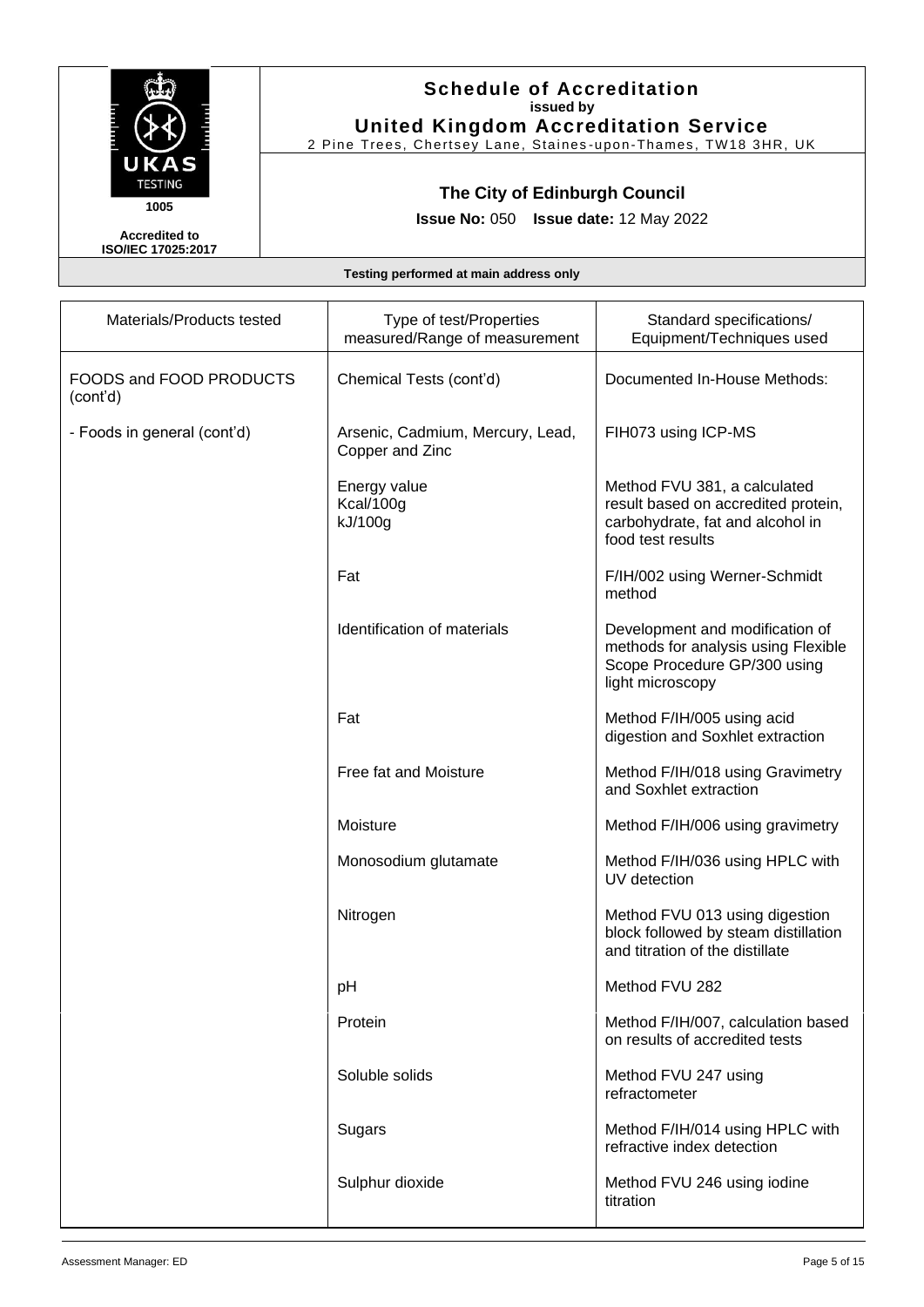

2 Pine Trees, Chertsey Lane, Staines -upon-Thames, TW18 3HR, UK

# **The City of Edinburgh Council**

**Issue No:** 050 **Issue date:** 12 May 2022

**Accredited to ISO/IEC 17025:2017**

| Materials/Products tested                              | Type of test/Properties<br>measured/Range of measurement | Standard specifications/<br>Equipment/Techniques used                                                                                                                             |
|--------------------------------------------------------|----------------------------------------------------------|-----------------------------------------------------------------------------------------------------------------------------------------------------------------------------------|
| FOODS and FOOD PRODUCTS<br>(cont'd)                    | Chemical Tests (cont'd)                                  | Documented In-House Methods:                                                                                                                                                      |
| - Foods in general (cont'd)                            | Water activity                                           | Method F/IH/021 using chilled<br>mirror dew point technique                                                                                                                       |
| - Meats and meat products                              | Hydroxyproline                                           | FVU 092 using UV/VIS<br>spectrophotometry                                                                                                                                         |
|                                                        | Meat content                                             | Method F/IH/010, calculated result<br>based on accredited test results                                                                                                            |
|                                                        | Identification of meat species                           | Flexible Scope Procedure GP/1000<br>using enzyme immunoassay test<br>kits                                                                                                         |
| - Meats and meat products (raw<br>and cooked)          | Identification of meat species:<br>Horse<br>Pork         | Method FPCR02 detection of<br>equine and porcine Mitochondrial<br>DNA using Real time qPCR<br>technique with the Applied<br><b>Biosystems OneStepPlus Real</b><br><b>Time PCR</b> |
|                                                        | Nitrite                                                  | Method FVU 288 using UV/VIS<br>spectrophotometry                                                                                                                                  |
| - Meats and meat products (raw<br>and cooked) (cont'd) | Total volatile nitrogen                                  | Method FVU 157 using titrimetry                                                                                                                                                   |
| - Soya based sauces                                    | 3-monochloropran1,2-diol<br>$(3-MCPD)$                   | Method FIH071 using GC-MS                                                                                                                                                         |
| - Spices and condiments                                | Examination                                              | Metho FVU 224 using optical<br>microscopy                                                                                                                                         |
| - Fruit products                                       | Drained weight                                           | Method FVU 052 using gravimetry                                                                                                                                                   |
| - Honey                                                | Moisture content                                         | Method FVU 265 using<br>refractometer                                                                                                                                             |
|                                                        | Ash                                                      | Method FVU 122 using gravimetry                                                                                                                                                   |
|                                                        | Water-insoluble solids                                   | Method FVU 266 using gravimetry                                                                                                                                                   |
|                                                        |                                                          |                                                                                                                                                                                   |
|                                                        |                                                          |                                                                                                                                                                                   |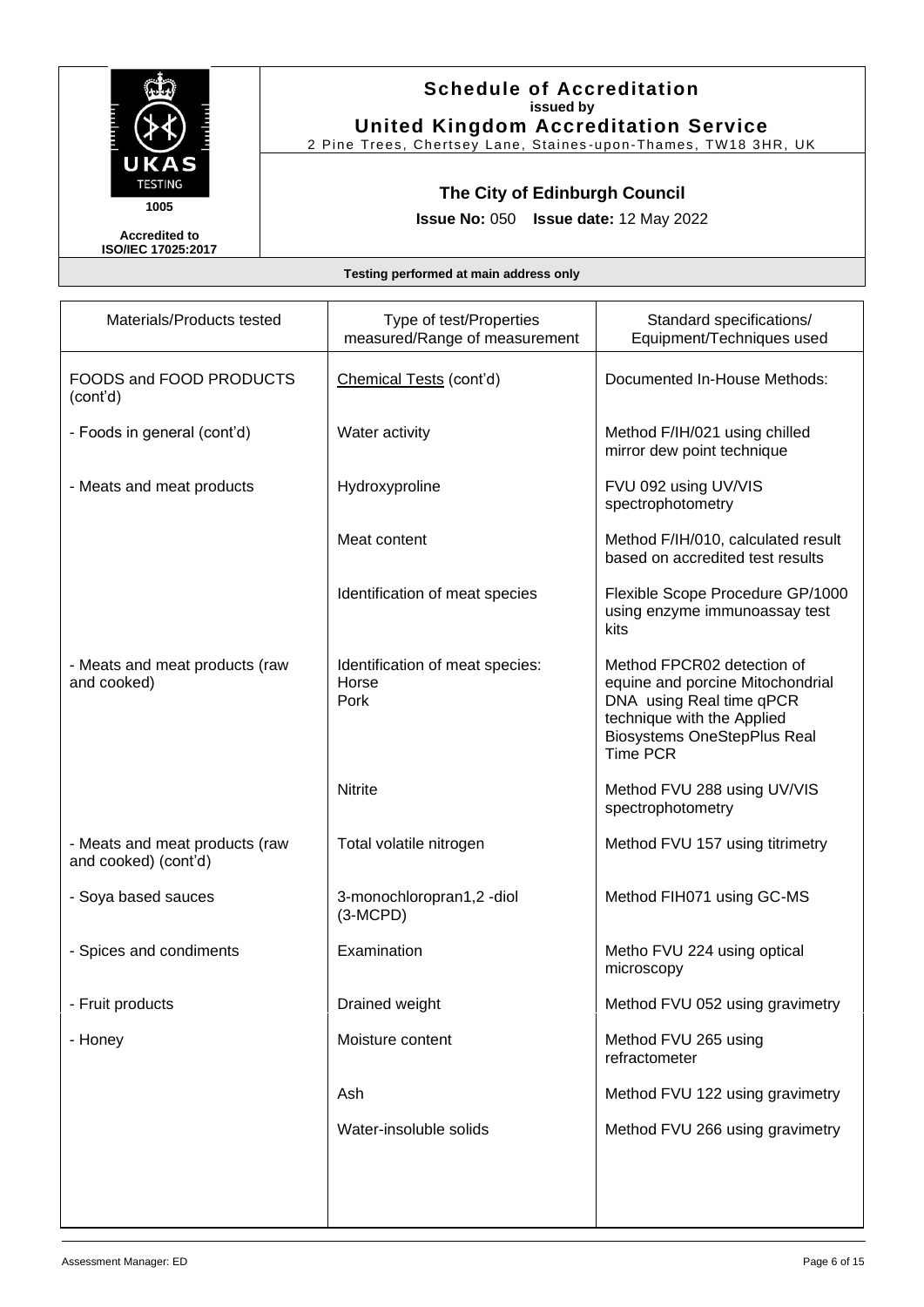

# **Schedule of Accreditation issued by United Kingdom Accreditation Service**

2 Pine Trees, Chertsey Lane, Staines -upon-Thames, TW18 3HR, UK

# **The City of Edinburgh Council**

**Issue No:** 050 **Issue date:** 12 May 2022

| Materials/Products tested | Type of test/Properties<br>measured/Range of measurement | Standard specifications/<br>Equipment/Techniques used                                                                                                                                                                                                                                                        |
|---------------------------|----------------------------------------------------------|--------------------------------------------------------------------------------------------------------------------------------------------------------------------------------------------------------------------------------------------------------------------------------------------------------------|
|                           | <b>Microbiological Tests</b>                             | Documented In-House Methods:                                                                                                                                                                                                                                                                                 |
| - Foods in general        | Isolation and enumeration of:                            |                                                                                                                                                                                                                                                                                                              |
|                           | Total colony count at 30 °C                              | Method M/015 using pour plate<br>count based on BS EN 4833-1:2013                                                                                                                                                                                                                                            |
|                           | Total coliforms and Escherichia coli                     | Method M/044 using chromogenic<br>medium                                                                                                                                                                                                                                                                     |
|                           | Escherichia coli                                         | Method M/051 using colony count<br>based on BS ISO 16649-2:2001                                                                                                                                                                                                                                              |
|                           | <b>Bacillus cereus</b>                                   | Method M/024 using plate count<br>based on BS EN ISO 7932:1998                                                                                                                                                                                                                                               |
|                           | Clostridium perfringens                                  | Method M/022 using plate count<br>based on BS EN ISO 7937:2004                                                                                                                                                                                                                                               |
|                           | Enterobacteriaceae                                       | Method M/027 using plate count<br>based on BS ISO 21528-2:2017                                                                                                                                                                                                                                               |
|                           | Enterococci faecalis                                     | Method M/017 using plate count<br>based on BS 4285-Part 3.11:1985                                                                                                                                                                                                                                            |
|                           | Listeria and Listeria monocytogenes                      | Method M/021 using enrichment<br>and plate count based on<br>BS EN ISO 11290-2:2017 with<br>identification using API Listeria                                                                                                                                                                                |
|                           | Staphylococcus aureus                                    | Method M/020 using plate count<br>based on BS EN ISO 6888-1:1999                                                                                                                                                                                                                                             |
|                           | Campylobacter spp                                        | Method M/023 using Preston<br>enrichment broth incubated at 37°C<br>for 48 hours and plating onto CCDA<br>and Chromogenic agar and<br>incubated at 41.5°C for 48hours<br>with confirmation by morphology,<br>motility, oxidase, Oxoid campy<br>latex, and biochemical identification<br>using API Campy test |
|                           | Escherichia coli O157                                    | Method M/041 using enrichment<br>and immuno-magnetic separation<br>based on BS EN ISO 16654:2001 +<br>AMD 1:2017                                                                                                                                                                                             |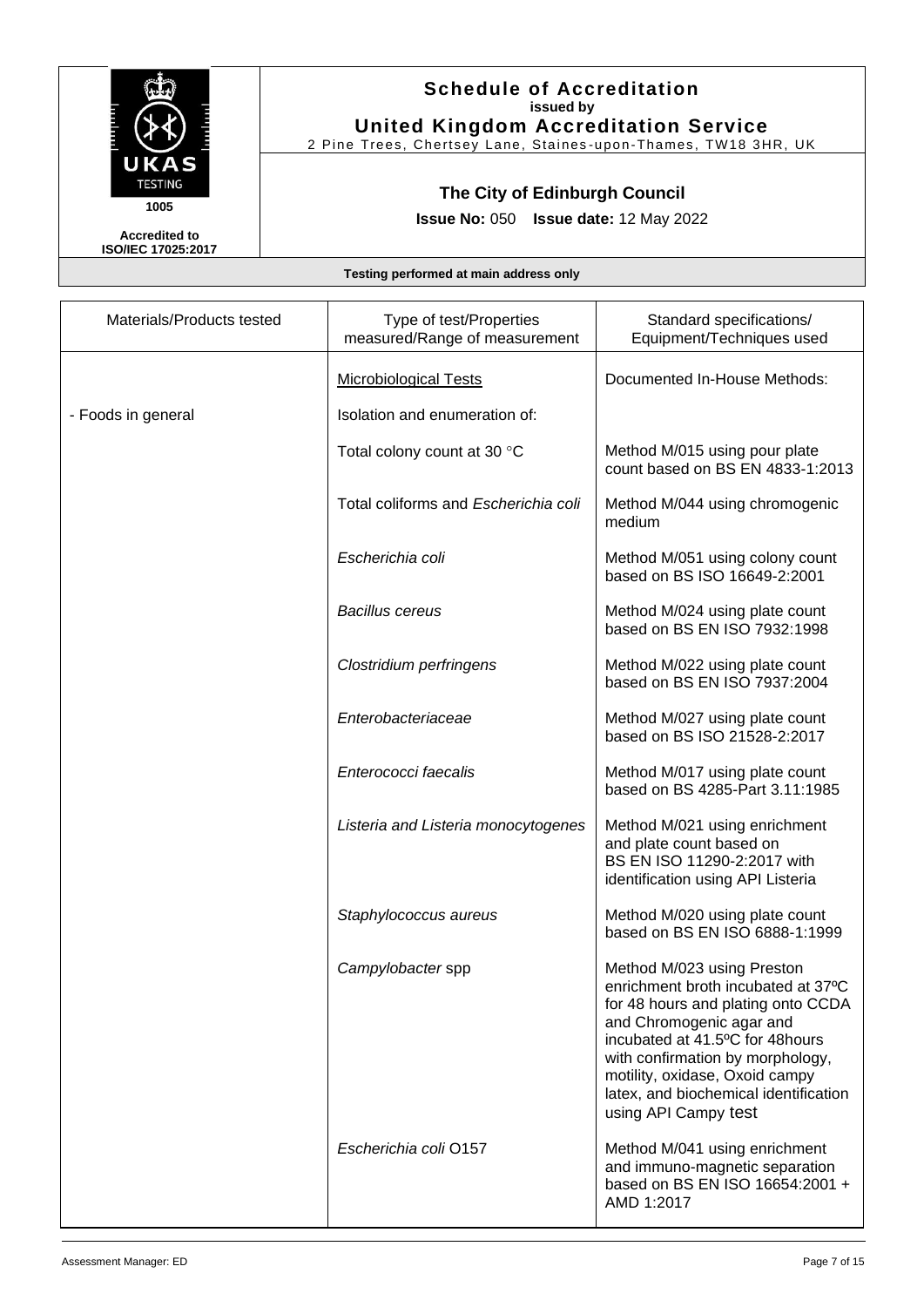

## **Schedule of Accreditation issued by United Kingdom Accreditation Service**

2 Pine Trees, Chertsey Lane, Staines -upon-Thames, TW18 3HR, UK

# **The City of Edinburgh Council**

**Issue No:** 050 **Issue date:** 12 May 2022

| Materials/Products tested           | Type of test/Properties<br>measured/Range of measurement | Standard specifications/<br>Equipment/Techniques used                                                                         |
|-------------------------------------|----------------------------------------------------------|-------------------------------------------------------------------------------------------------------------------------------|
| FOODS and FOOD PRODUCTS<br>(cont'd) | Microbiological Tests (cont'd)                           | Documented In-House Methods:                                                                                                  |
| - Foods in general (cont'd)         | Isolation and confirmation of:<br>(cont'd)               |                                                                                                                               |
|                                     | Listeria spp. and Listeria<br>monocytogenes              | Method M/019 using enrichment<br>based on BS EN ISO 11290-1:2017<br>with identification using API Listeria                    |
|                                     | Salmonella spp.                                          | Method M/018 using enrichment<br>based on BS EN ISO 6579-1: 2017:                                                             |
|                                     | Yeast and moulds                                         | Method M/045 using spread plate<br>method based on ISO 21527-<br>1:2008 in products with water<br>activity greater than 0.95  |
| Shellfish (bivalve molluscan)       | Enumeration of E. coli                                   | Method M/047 using MPN based on<br>BS EN ISO 16649-3: 2015                                                                    |
| - Foods in general (cont'd)         | Isolation and enumeration of:                            |                                                                                                                               |
|                                     | Escherichia coli                                         | Method M/051 using selective<br>medium, based on BS ISO 16649-<br>2:2001                                                      |
|                                     | Listeria spp and Listeria<br>monocytogenes               | Method M/021 using enrichment<br>and plate count based on BS EN<br>ISO 11290-2:2017 with<br>identification using API Listeria |
| FOODS and FOOD PRODUCTS             | Microbiological Tests (cont'd)                           | Documented In-House Methods<br>based on the methods specified in<br>the Food Hygiene (Scotland)                               |
| - Foods in general (cont'd)         | Isolation and confirmation of:<br>(cont'd)               | Regulations 2006                                                                                                              |
|                                     | Enterobacteriaceae                                       | Method M/027 using plate count<br>based on BS ISO 21528-2:2017                                                                |
|                                     | Staphylococcus aureus                                    | Method M/020 using plate count<br>based on BS EN ISO 6888-1:1999                                                              |
|                                     | Salmonella spp                                           | Method M/018 using enrichment<br>and plating based on BS EN ISO<br>6579-1:2017                                                |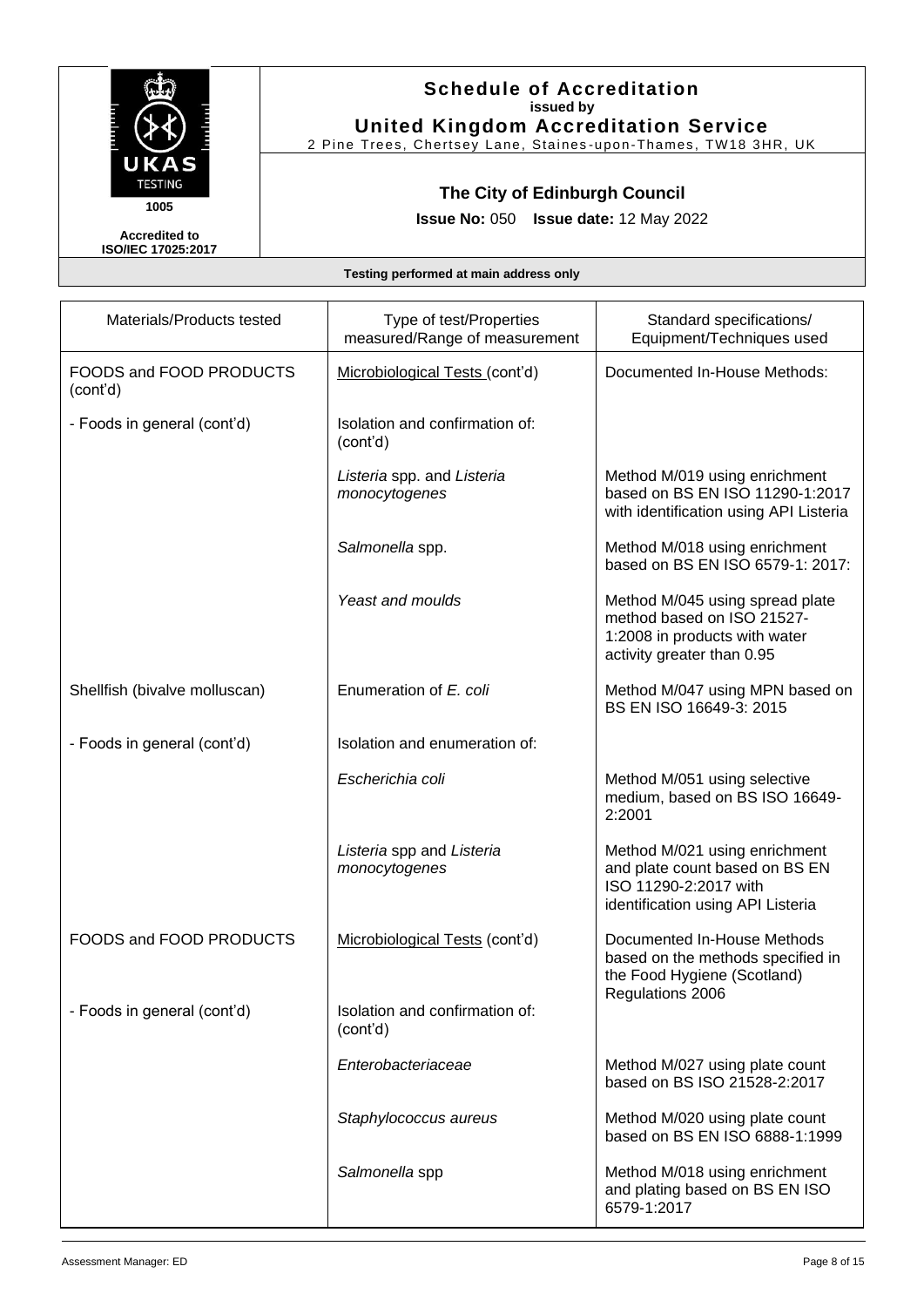

2 Pine Trees, Chertsey Lane, Staines -upon-Thames, TW18 3HR, UK

# **The City of Edinburgh Council**

**Issue No:** 050 **Issue date:** 12 May 2022

**Accredited to ISO/IEC 17025:2017**

| Materials/Products tested                                    | Type of test/Properties<br>measured/Range of measurement                              | Standard specifications/<br>Equipment/Techniques used                                                                                                                                                                                                                                                                                     |
|--------------------------------------------------------------|---------------------------------------------------------------------------------------|-------------------------------------------------------------------------------------------------------------------------------------------------------------------------------------------------------------------------------------------------------------------------------------------------------------------------------------------|
| FOODS and FOOD PRODUCTS<br>(cont'd)                          | Microbiological Tests (cont'd)                                                        | Documented In-House Methods<br>based on the methods specified in<br>the Food Hygiene (Scotland)<br>Regulations 2006                                                                                                                                                                                                                       |
| - Foods in general (cont'd)                                  | Isolation and confirmation of:<br>(cont'd)                                            |                                                                                                                                                                                                                                                                                                                                           |
|                                                              | Listeria spp and Listeria<br>monocytogenes                                            | Method M/019 using enrichment<br>and plating based on BS EN ISO<br>11290-1:2017 with identification<br>using API Listeria'                                                                                                                                                                                                                |
|                                                              | Escherichia coli 0157                                                                 | Method M/041 using enrichment,<br>immuno-magnetic separation and<br>plating based on<br>BS EN ISO 16654:2001 + AMD 1<br>:2017                                                                                                                                                                                                             |
|                                                              | Enumeration:                                                                          |                                                                                                                                                                                                                                                                                                                                           |
| <b>Raw Poultry</b>                                           | Campylobacter spp.                                                                    | Method M/060 based on ISO<br>10272-2:2017 with confirmation<br>using Oxidase, Aerobic Growth<br>Capability, Motility and Morphology                                                                                                                                                                                                       |
| FOODS and FOOD<br>PRODUCTS (cont'd)                          | <b>Molecular Biology Tests</b><br>Detection of:                                       | Documented In-House Procedure:                                                                                                                                                                                                                                                                                                            |
| Processed Meat Products, Raw and<br><b>Processed Poultry</b> | Campylobacter jejuni DNA                                                              | MPCR08 by real time PCR of "CaD-<br>F" target specific Probes and<br>Primers, using the ABI Step One<br>Plus Thermocycler, following<br>primary enrichment in Modified<br>Preston Broth. Confirmation of<br>culturable organisms using the<br>Instagene extraction procedure and<br>real time PCR for the detection of<br>the CaD-F gene. |
| Bean Sprouts / Sprouted Seeds                                | Shiga Toxin Producing Escherichia<br>coli DNA specific to stx1, stx2 and<br>eae genes | MPCR09 by real time PCR of stx1,<br>stx2 and eae target specific Probes<br>and Primers following primary<br>enrichment in Modified Tryptone<br>Soya Broth.                                                                                                                                                                                |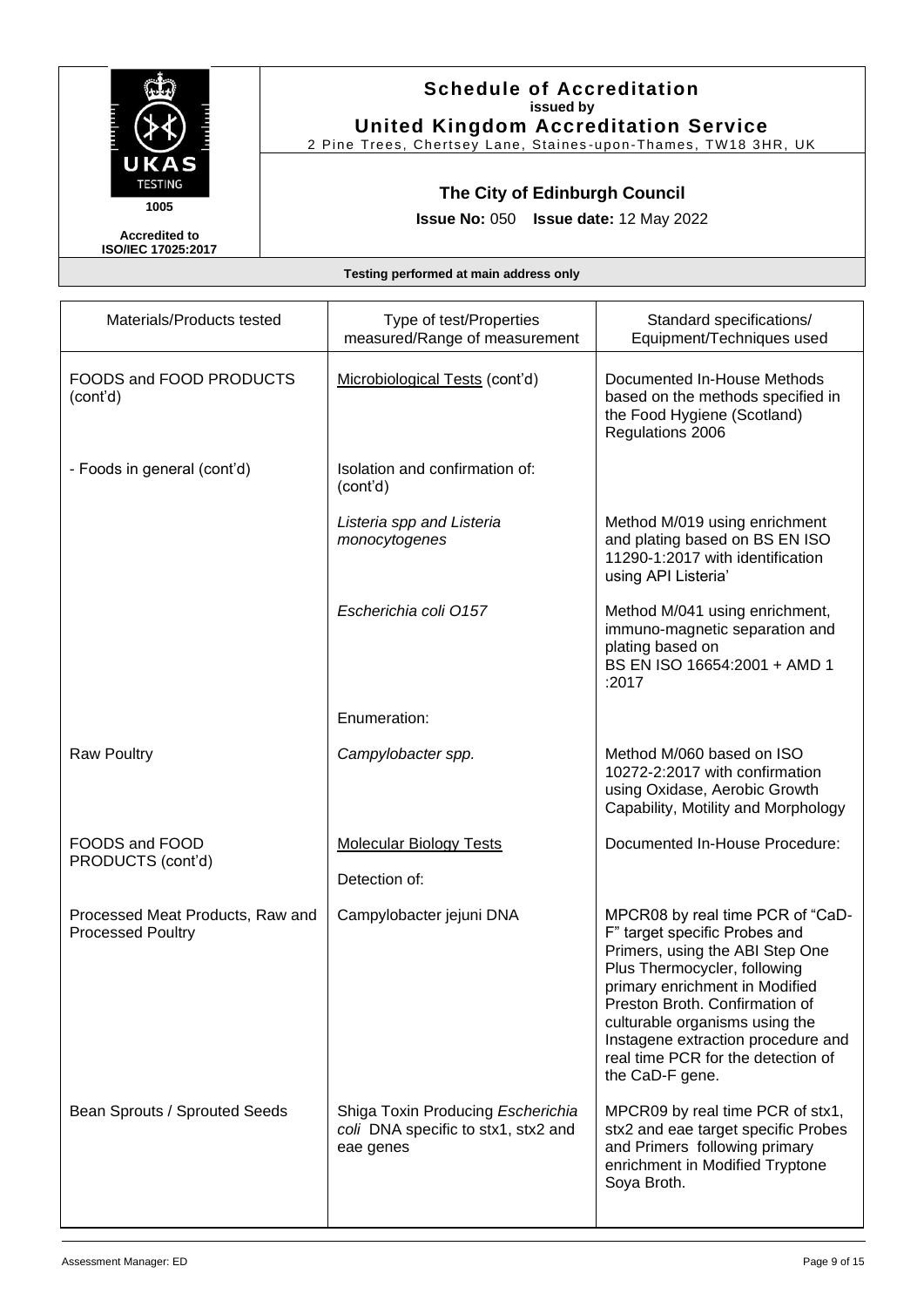

2 Pine Trees, Chertsey Lane, Staines -upon-Thames, TW18 3HR, UK

# **The City of Edinburgh Council**

**Issue No:** 050 **Issue date:** 12 May 2022

**Accredited to ISO/IEC 17025:2017**

| Materials/Products tested                                                                         | Type of test/Properties<br>measured/Range of measurement                                      | Standard specifications/<br>Equipment/Techniques used                                                                                                               |
|---------------------------------------------------------------------------------------------------|-----------------------------------------------------------------------------------------------|---------------------------------------------------------------------------------------------------------------------------------------------------------------------|
| FOODS and FOOD<br>PRODUCTS (cont'd)                                                               | Molecular Biology Tests (cont'd)<br>Detection of:                                             | Documented In-House Procedure:                                                                                                                                      |
| Dairy Products                                                                                    | Shiga Toxin Producing Escherichia<br>coli (STEC) DNA specific to stx1,<br>stx 2 and eae genes | MPCR012 by real time PCR of<br>stsx1, stx2 and eae target specific<br>Probes and Primers, following<br>primary enrichment in Modified<br><b>Tryptone Soya Broth</b> |
| Mince and Meat Products                                                                           | Shiga Toxin Producing Escherichia<br>coli (STEC) DNA specific to stx1,<br>stx 2 and eae genes | MPCR013 by real time PCR of<br>stsx1, stx2 and eae target specific<br>Probes and Primers, following<br>primary enrichment in Modified<br><b>Tryptone Soya Broth</b> |
| FOODS and FOOD<br>PRODUCTS, ANIMAL FEEDING<br>STUFFS, ENVIRONMENTAL<br>SAMPLES (soils and waters) | Detection and Identification of<br>Bacteria DNA using Specific<br><b>Genomic Sequences</b>    | Development and modification of<br>methods and analysis using the<br>Flexible Scope Procedure GP1103<br>using Real Time PCR                                         |
| POLLUTANTS AND EFFLUENTS:                                                                         | <b>Chemical Tests</b>                                                                         | Documented In-House Method:                                                                                                                                         |
| Atmospheric                                                                                       | Nitrogen dioxide (collected by<br>diffusion tubes)                                            | Method EA/017 based on<br>Apling A J, et al, Warren Spring<br>Laboratory, LR 311 (AP), 1979<br>using spectrophotometry                                              |
| <b>SWABS</b>                                                                                      | <b>Microbiological Tests</b>                                                                  | Documented In-House Methods:                                                                                                                                        |
| - Environmental swabs                                                                             | Sample preparation                                                                            | Method M/046 followed by                                                                                                                                            |
|                                                                                                   | Total colony count at 30 °C                                                                   | Method M/015 using plate count<br>based on BS EN 4833-1:2013                                                                                                        |
|                                                                                                   | Coliforms                                                                                     | Method M/044 using plate count on<br>chromogenic medium                                                                                                             |
|                                                                                                   | Escherichia coli                                                                              | Method M/044 using plate count on<br>chromogenic medium                                                                                                             |
|                                                                                                   |                                                                                               |                                                                                                                                                                     |
|                                                                                                   |                                                                                               |                                                                                                                                                                     |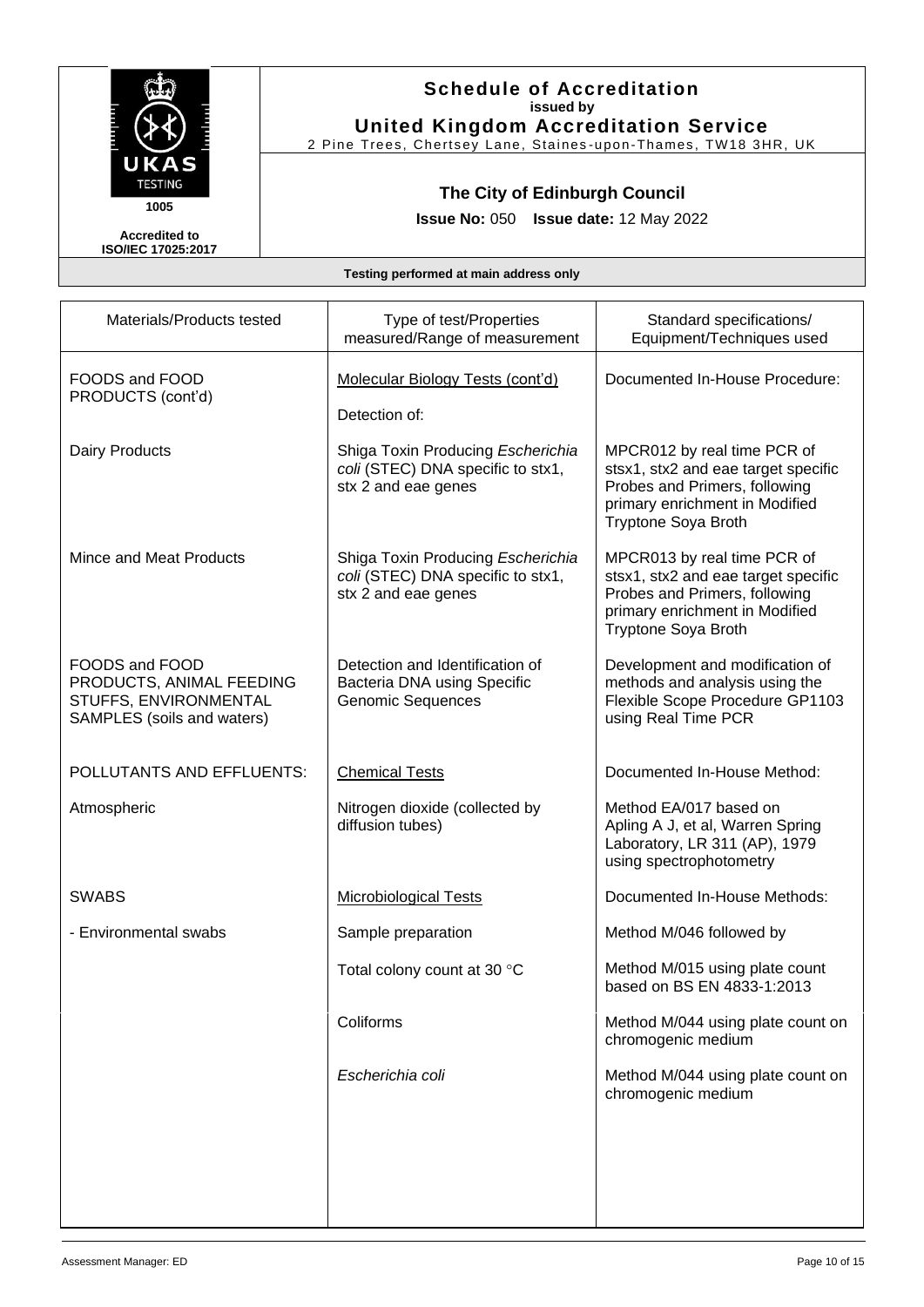

2 Pine Trees, Chertsey Lane, Staines -upon-Thames, TW18 3HR, UK

# **The City of Edinburgh Council**

**Issue No:** 050 **Issue date:** 12 May 2022

**Accredited to ISO/IEC 17025:2017**

| Materials/Products tested      | Type of test/Properties<br>measured/Range of measurement | Standard specifications/<br>Equipment/Techniques used                                   |
|--------------------------------|----------------------------------------------------------|-----------------------------------------------------------------------------------------|
| <b>WATERS</b>                  | <b>Chemical Tests</b>                                    | Documented In-House Methods:                                                            |
| Potable, surface, ground water | Alkalinity                                               | Method W/010 based on SCA<br>Method, 1981 (ISBN 011<br>75116015)                        |
|                                | Ammonia and ammonium ion                                 | Method W/012 based on SCA<br>Method, 1981 (ISBN 011<br>75116939)                        |
|                                | Colour                                                   | Method W/021 based on SCA<br>Method, 1981, 1988 (ISBN 011<br>7519553, ISBN 011 7520837) |
|                                | Dry residue at 180 °C                                    | Methods W/005 based on SCA<br>Method, 1980 TDS (ISBN 011<br>751957X)                    |
|                                | <b>Electrical conductivity</b>                           | Method W/004 based on SCA<br>Method, 1978 (ISBN 011 7514284)                            |
|                                | pH                                                       | Method W/003 based on SCA<br>Method, 1978 (ISBN 011 7514284)                            |
|                                | Turbidity                                                | Method W/022 based on SCA<br>Method, 1981 (ISBN 011 7519553)                            |
|                                | Lead                                                     | W/015 using ETA-AAS                                                                     |
|                                | Chloride                                                 | Method W/024 using ion<br>chromatography                                                |
|                                | <b>Nitrate</b>                                           | Method W/024 using ion<br>chromatography                                                |
|                                | Sulphate                                                 | Method W/024 using ion<br>chromatography                                                |
|                                | Residual disinfectant                                    | Method W/017 based on SCA<br>Method, 1980 (ISBN 011 7514934)                            |
|                                |                                                          |                                                                                         |
|                                |                                                          |                                                                                         |
|                                |                                                          |                                                                                         |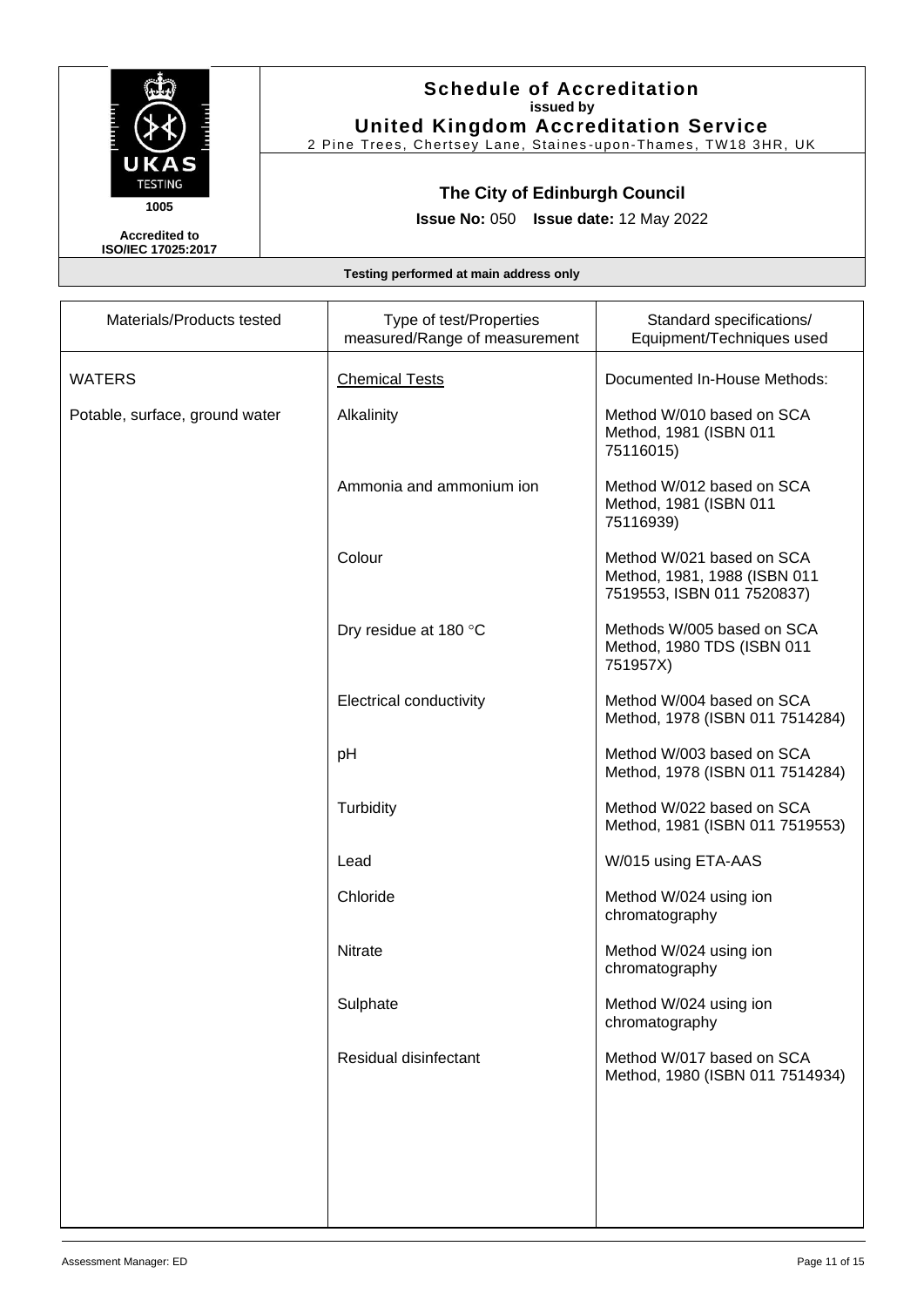

2 Pine Trees, Chertsey Lane, Staines -upon-Thames, TW18 3HR, UK

# **The City of Edinburgh Council**

**Issue No:** 050 **Issue date:** 12 May 2022

**Accredited to ISO/IEC 17025:2017**

| Materials/Products tested                                                                                                                                   | Type of test/Properties<br>measured/Range of measurement   | Standard specifications/<br>Equipment/Techniques used                                                                                                                                         |
|-------------------------------------------------------------------------------------------------------------------------------------------------------------|------------------------------------------------------------|-----------------------------------------------------------------------------------------------------------------------------------------------------------------------------------------------|
| WATERS (Cont'd)                                                                                                                                             | <b>Microbiological Tests</b>                               | Documented In-House Methods<br>based on The Microbiology of<br><b>Drinking Water</b>                                                                                                          |
|                                                                                                                                                             | Isolation and confirmation of:                             |                                                                                                                                                                                               |
| Potable waters                                                                                                                                              | Escherichia coli O157                                      | Method M/030 using enrichment<br>and immuno-magnetic separation<br>based on BS EN ISO 16654:2001 +<br>AMD 1:2017                                                                              |
|                                                                                                                                                             | Salmonella spp                                             | Method M/006 using enrichment<br>based on The Microbiology of<br>Drinking Water (2006) Part 9,<br>including additional secondary<br>enrichment in MKTTn and isolation<br>on XLD and BGA agars |
|                                                                                                                                                             | Isolation and enumeration of:                              |                                                                                                                                                                                               |
| Potable, surface, ground water                                                                                                                              | Total viable colony count at 22 °C<br>and 37 $\degree$ C   | Method M/001 using membrane<br>filtration                                                                                                                                                     |
| Potable waters                                                                                                                                              | Legionella spp                                             | 1) Method M/008 based on ISO<br>11731:1998 (Withdrawn)                                                                                                                                        |
|                                                                                                                                                             |                                                            | 2) Method M/058 based on ISO<br>11731-2:2004 (Withdrawn)                                                                                                                                      |
| Potable, surface, ground water                                                                                                                              | Total coliforms and Escherichia coli                       | Method M/049 using Colilert based<br>on The Microbiology of Drinking<br>Water (2016) Part 4D                                                                                                  |
| Potable, surface, ground water<br>(cont'd)                                                                                                                  | Total coliforms and Escherichia coli                       | M/042 using membrane filtration<br>and chromogenic medium                                                                                                                                     |
|                                                                                                                                                             | Enterococci                                                | Method M/004 using membrane<br>filtration based on The Microbiology<br>of Water (2012) Part 5A                                                                                                |
|                                                                                                                                                             | Pseudomonas aeruginosa                                     | Method M/010 using membrane<br>filtration                                                                                                                                                     |
| Potable, surface, ground water,<br>closed hot and cold water systems<br>water and spa bath water<br>(excluding cooling tower and high<br>bio-burden waters) | Detection and quantification of:<br>Legionella species DNA | Method MPCR01 using RT-PCR                                                                                                                                                                    |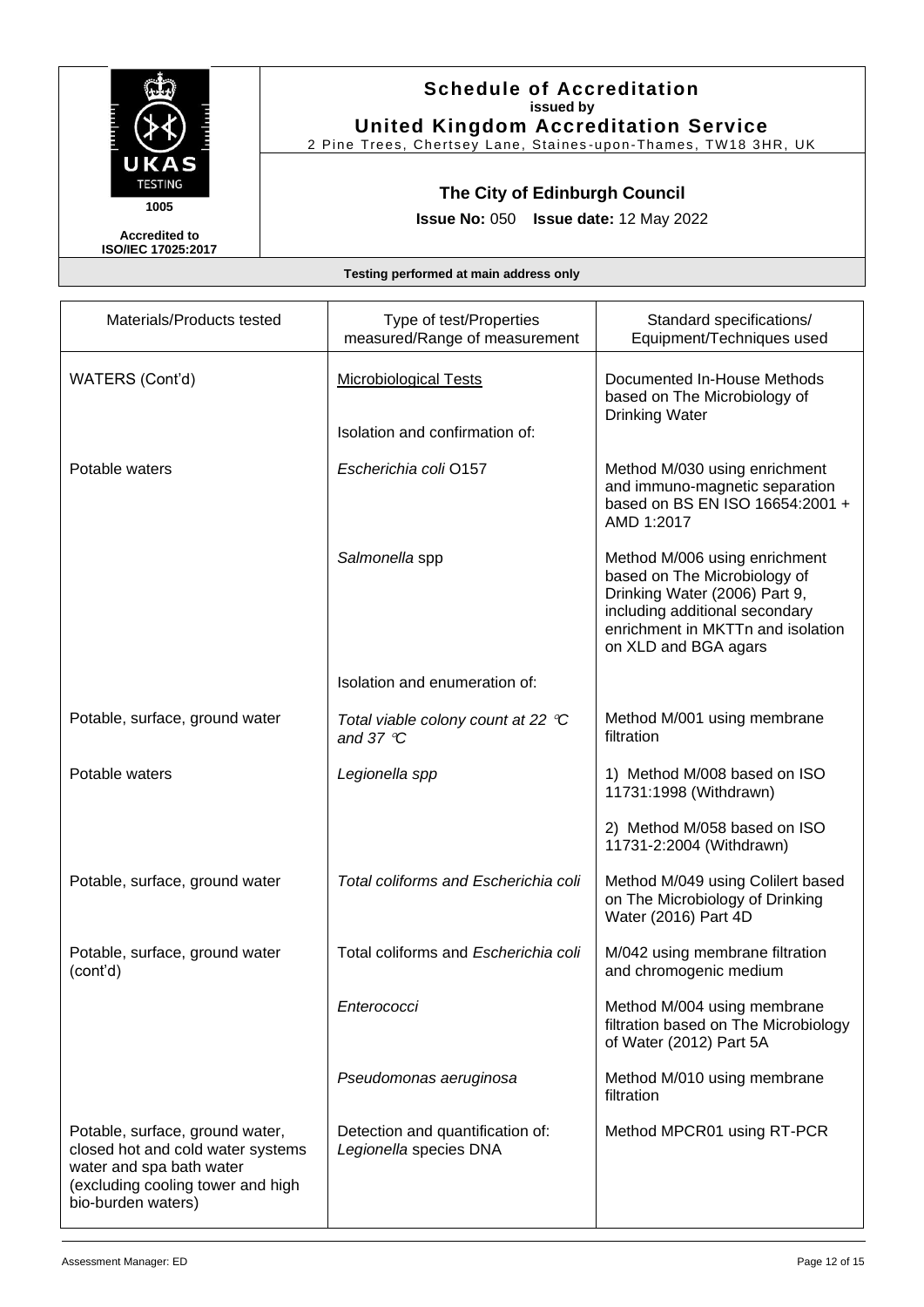

2 Pine Trees, Chertsey Lane, Staines -upon-Thames, TW18 3HR, UK

# **The City of Edinburgh Council**

**Issue No:** 050 **Issue date:** 12 May 2022

**Accredited to ISO/IEC 17025:2017**

| Materials/Products tested                                       | Type of test/Properties<br>measured/Range of measurement                                                                                                                                               | Standard specifications/<br>Equipment/Techniques used                                         |
|-----------------------------------------------------------------|--------------------------------------------------------------------------------------------------------------------------------------------------------------------------------------------------------|-----------------------------------------------------------------------------------------------|
| WATERS (Cont'd)                                                 | <b>Chemical Tests</b>                                                                                                                                                                                  | Documented In-House Methods:                                                                  |
| Potable waters (including Public<br>and Private Water Supplies) | Analysis for the purpose of<br>enforcement of:<br>- The Water Supply (Water<br>Quality) (Scotland) Regulations<br>2014<br>- The Private Water Supplies<br>(Scotland) Regulations 2017<br>(SSI2017/281) | Methodology meeting the<br>requirements of The Drinking Water<br><b>Testing Specification</b> |
|                                                                 | Ammonia and ammonium ions                                                                                                                                                                              | Method W/012 using UV<br>Spectrophotometry                                                    |
|                                                                 | Colour                                                                                                                                                                                                 | Method W/021 using UV<br>Spectrophotometry                                                    |
|                                                                 | <b>Electrical conductivity</b>                                                                                                                                                                         | Method W/004 using conductivity<br>meter                                                      |
|                                                                 | Turbidity                                                                                                                                                                                              | Method W/022 using Turbidity<br>Meter                                                         |
|                                                                 | Anions:<br>Fluoride<br>Chloride<br>Nitrate<br><b>Nitrite</b><br>Phosphate<br>Sulphate                                                                                                                  | Method W/024 using ion<br>chromatography                                                      |
|                                                                 | Antimony<br>Arsenic<br>Mercury<br>Selenium                                                                                                                                                             | Method W042 using ICP-MS                                                                      |
|                                                                 | Lead                                                                                                                                                                                                   | Method W/015 ETV-AAS                                                                          |
|                                                                 |                                                                                                                                                                                                        |                                                                                               |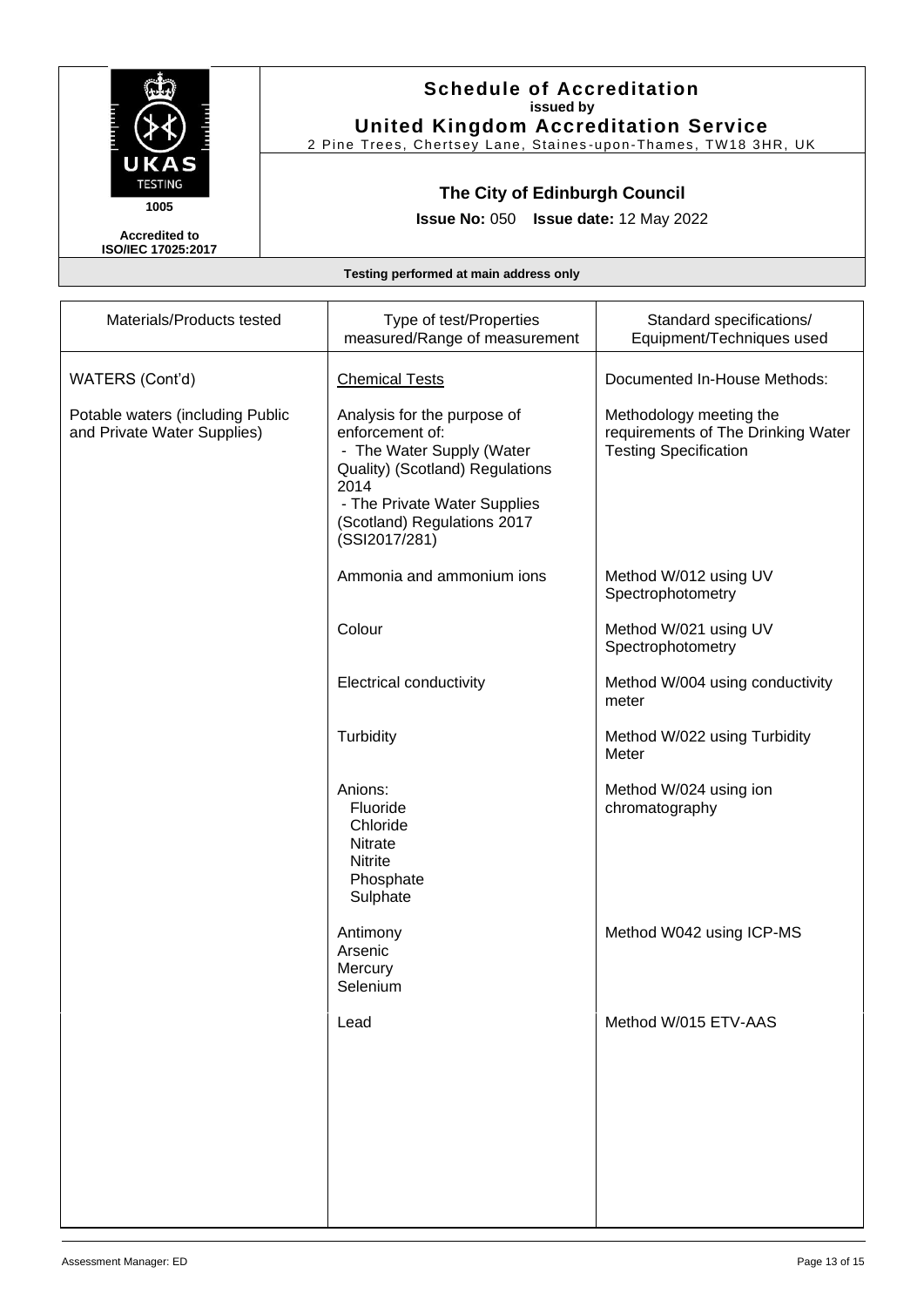

2 Pine Trees, Chertsey Lane, Staines -upon-Thames, TW18 3HR, UK

# **The City of Edinburgh Council**

**Issue No:** 050 **Issue date:** 12 May 2022

**Accredited to ISO/IEC 17025:2017**

| Materials/Products tested                                                   | Type of test/Properties<br>measured/Range of measurement                                                                                                                                               | Standard specifications/<br>Equipment/Techniques used                                         |
|-----------------------------------------------------------------------------|--------------------------------------------------------------------------------------------------------------------------------------------------------------------------------------------------------|-----------------------------------------------------------------------------------------------|
| WATERS (Cont'd)                                                             | <b>Microbiological Tests</b>                                                                                                                                                                           |                                                                                               |
| Potable waters (including Public<br>and Private Water Supplies)<br>(cont'd) | Analysis for the purpose of<br>enforcement of:<br>- The Water Supply (Water<br>Quality) (Scotland) Regulations<br>2014<br>- The Private Water Supplies<br>(Scotland) Regulations 2017<br>(SSI2017/281) | Methodology meeting the<br>requirements of The Drinking Water<br><b>Testing Specification</b> |
|                                                                             | Faecal enterococci                                                                                                                                                                                     | Method M/004 based on The<br>Microbiology of Drinking Water<br>(2012) Part 5A                 |
|                                                                             | Coliforms and E coli                                                                                                                                                                                   | Method M/042 based on The<br>Microbiology of Drinking Water<br>(2016) Part 4B                 |
|                                                                             | Detection and enumeration of:                                                                                                                                                                          |                                                                                               |
|                                                                             | Coliforms and E coli                                                                                                                                                                                   | Method M/049 using Colilert based<br>on The Microbiology of Drinking<br>Water (2016) Part 4 D |
|                                                                             | Isolation and confirmation of:                                                                                                                                                                         |                                                                                               |
|                                                                             | Sulphite Reducing Clostridia and<br>Clostridium perfringens                                                                                                                                            | Method M/007 based on The<br>Microbiology of Drinking Water<br>(2015) Part 6                  |
| <b>WATERS:</b><br><b>Waste and Effluents</b>                                | <b>Chemical Tests</b>                                                                                                                                                                                  | Documented In-House Methods:                                                                  |
|                                                                             | <b>Biological Oxygen Demand</b>                                                                                                                                                                        | Method W036 based on MEWAM<br>1981 using by colorimetry<br>(Hach Lange system)                |
|                                                                             | Chemical Oxygen Demand                                                                                                                                                                                 | Method W/037 using<br>Spectrophotometry<br>(Hach-Lange COD Analyzer)                          |
|                                                                             | <b>Suspended Solids</b>                                                                                                                                                                                | Method W029 using Gravimetry                                                                  |
|                                                                             |                                                                                                                                                                                                        |                                                                                               |